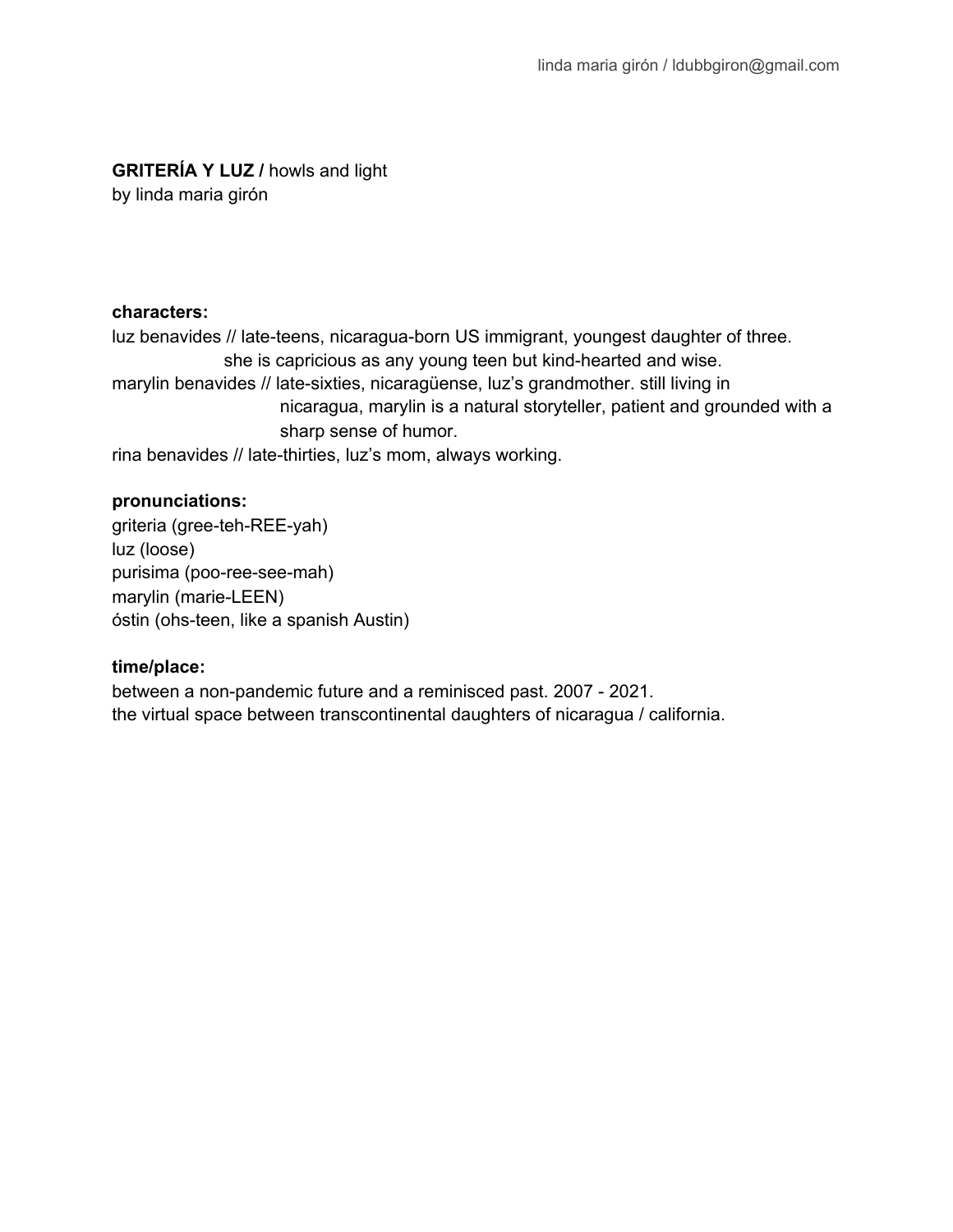# I. **LA PURISIMA /** THE PUREST ONE

*(Dec 7th, 2017. Video of the Festival de la Purisima in [Nicaragua](https://www.youtube.com/watch?v=MF24dbosbEE) plays. La Gritería begins. Over loud speaker, a priest cries out: "QUIEN CAUSA LA ALEGRÍA?" A crowd responds: "LA CONCEPCIÓN DE LA VIRGEN MARIA!" Fireworks, shouts, sirens and all kinds of festive clamour commences.)*

### **LUZ.**

*(v/o)* La Purísima. The Purest One. I don't believe in God. But I do believe in Maria. Her Miracle. Her Purity. Her Love.

### I. **El PRIMERO "ESKYPE"** / THE FIRST SKYPE

*Dec 7th, 2018. Skype tone rings. On screen LUZ waits impatiently. She is holding a gold, hand-decorated statue of the Virgin Mary. A trophy. MARYLIN logs on.*

### **MARYLIN.**

*(muted.)* Alo?

### **LUZ.**

No te oigo!

# **MARYLIN.**

*(muted.)* Ay mi reina, que alegre- O?

# **LUZ.**

*(overlapping)* Abuelita, ¡no te oigo! ¿Está conectado su Audio? Su Audio, Abuelita.

*MARYLIN disconnects.*

# **LUZ.**

*(Looking off-camera)* No, I don't know. She just disconnected. Mom, *I know.* I told her to connect both Audio AND Vid-

*MARYLIN reconnects.*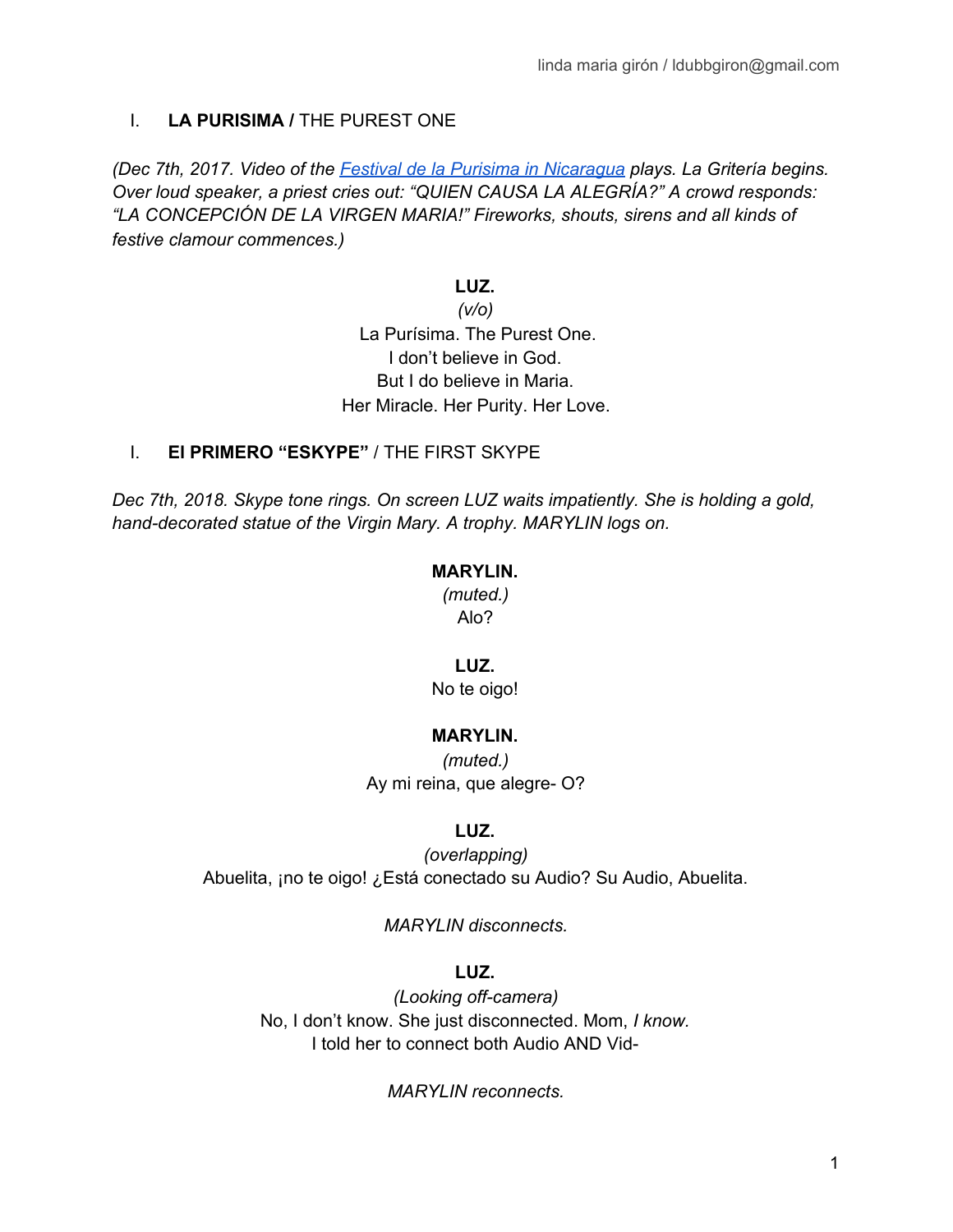Lucita, nena! Que grande estas!

### **LUZ.**

Hola Abuelita! Feliz Semana Santa!

### **MARYLIN.**

Si, mija! Felicidades y gracias a Dios que conectamos. Haces mucho tiempo sin verte. You are so big now!

# **LUZ.**

Si! I know.

### **MARYLIN.**

¿Y tu mama, donde esta?

**LUZ.**

Cooking dinner. *(calling off-screen)* MAMA!!

# **MARYLIN.**

Is that your Maria??

# **LUZ.**

*(showing off the statue)* Yeah! I won her at church yesterday.

# **MARYLIN.**

Won her?

# **LUZ.**

En la fiesta de la purísima, the church had an altar contest to see who could make the best altar for La Virgen Maria and this year, I won!

# **MARYLIN.**

Como no! An artista like you? I have all your paintings in the kitchen.

# **LUZ.**

Really?!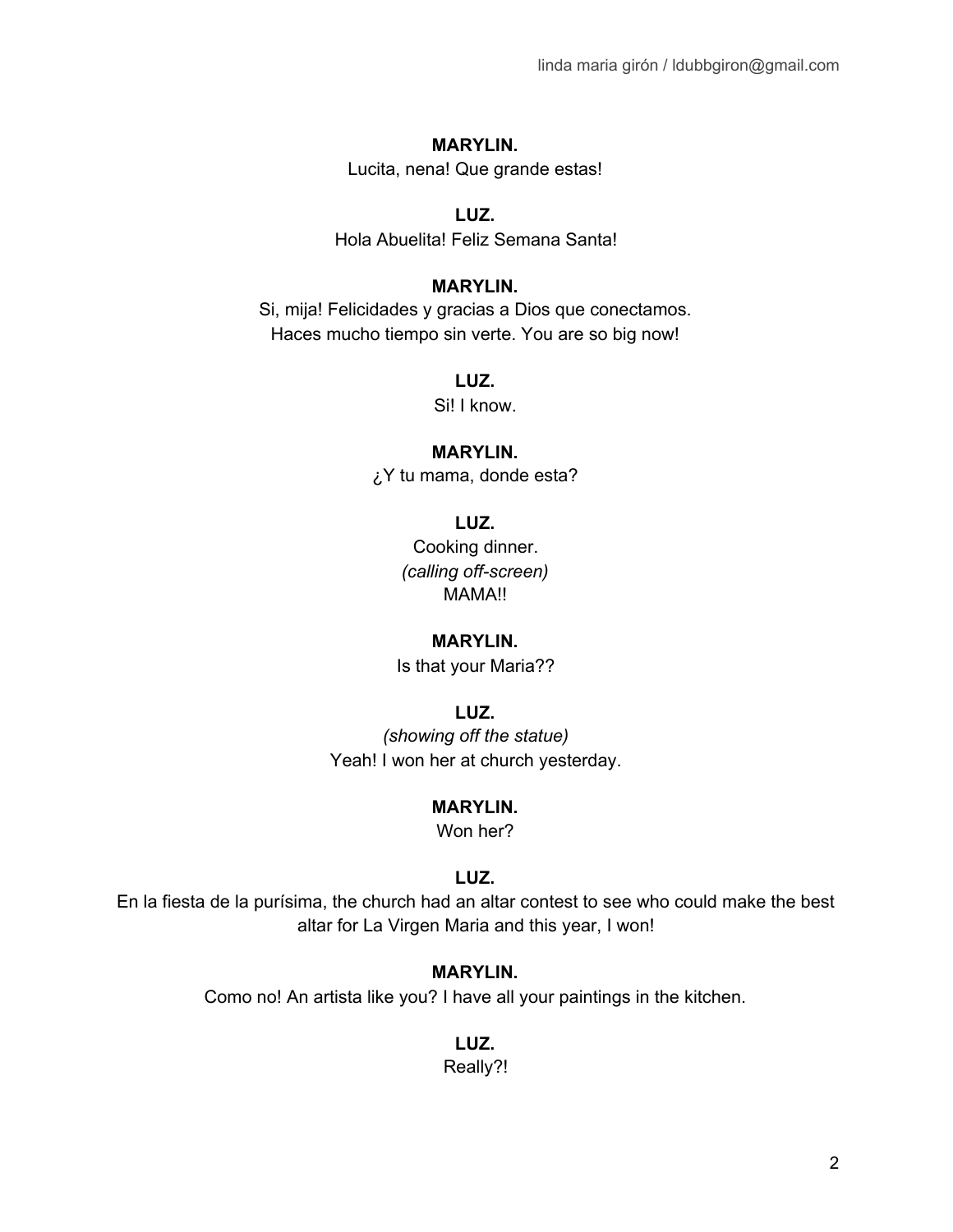On the wall to remember you everyday when I make my cafe. So your new church is celebrating Semana Santa también?

### **LUZ.**

La Purisima, La Griteria-

### **MARYLIN.**

Griteria tambien?

### **LUZ.**

Yeah! Kind of. Less like our parties at home, like, for example, we don't go house to house to see alters because some people live very far, no singing parade, no fireworks-

### **MARYLIN.**

No fireworks?! Ay que perro.

### **LUZ.**

It's okay. They said it's because the gringos will call the police about noise complaints and the church could get in trouble. They only let you have fireworks for the Fourth of July, or else it's illegal.

### **MARYLIN.**

*(laughing) Ilegal!* Imagine telling the people that fireworks are illegal?

### **LUZ.**

Remember grandma!?! The last Griteria before Mom and me came here?

### **MARYLIN.**

Ay dios, *pura locura!* It almost sounded like we were having a war again!

### **MARYLIN + LUZ.**

Pam! Pa-pa-pa-pam!! Pam pam!!

### **MARYLIN.**

Well, I am happy you and Mami have good people to celebrate with. Maybe someday we'll come to visit you. Grandpa and I miss you a lot.

### **LUZ.**

We miss you too, grandma. *(beat)* Can I show you the altar we made?!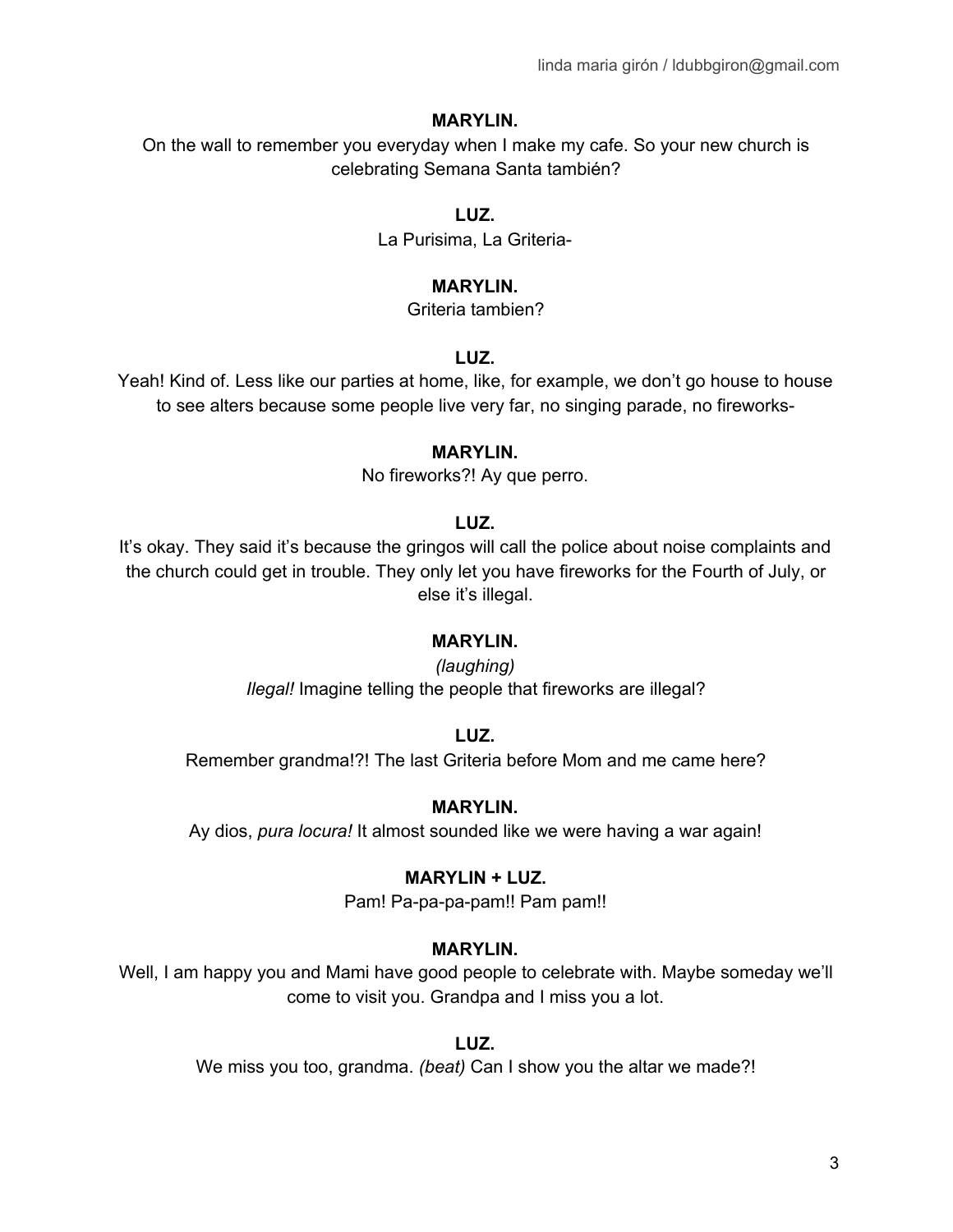#### Claro!

*(LUZ brings the laptop around, we see glimpses of their small apartment. Then a swish of candlelight. As the camera steadies, we see a grand altar dedicated to La Virgen Maria. Blue and white, the colors of Nicaragua, cascading around the stand. )*

#### **MARYLIN**

Guau, que bonita, Luz!

#### **LUZ.**

And now we can put the two Maria's together. *(LUZ giggles as she places the trophy next to their Maria.)* She's so little next to that one!

#### **MARYLIN.**

Ah! Just like you and your mama!

### **LUZ.**

*(to Mom off-camera)*

Look Mami! Grandma said it's like you and me! Grandma can you show us your altar?

### **MARYLIN.**

It's the same as every year...

### **LUZ.**

I want to see!

### **MARYLIN.**

Bueno, I'll text you a picture, okay? Ahorita sounds like Mami is finished with dinner so it's time for you to eat. I let you two go eat.

### **LUZ.**

Okay!

### **MARYLIN.**

Okay, chao nena! / Dígale "bye" a tu mami too. Hasta luego!

### **LUZ.**

Bye! / Okay, bye! Hasta luego, te quiero!

*(End of call.)*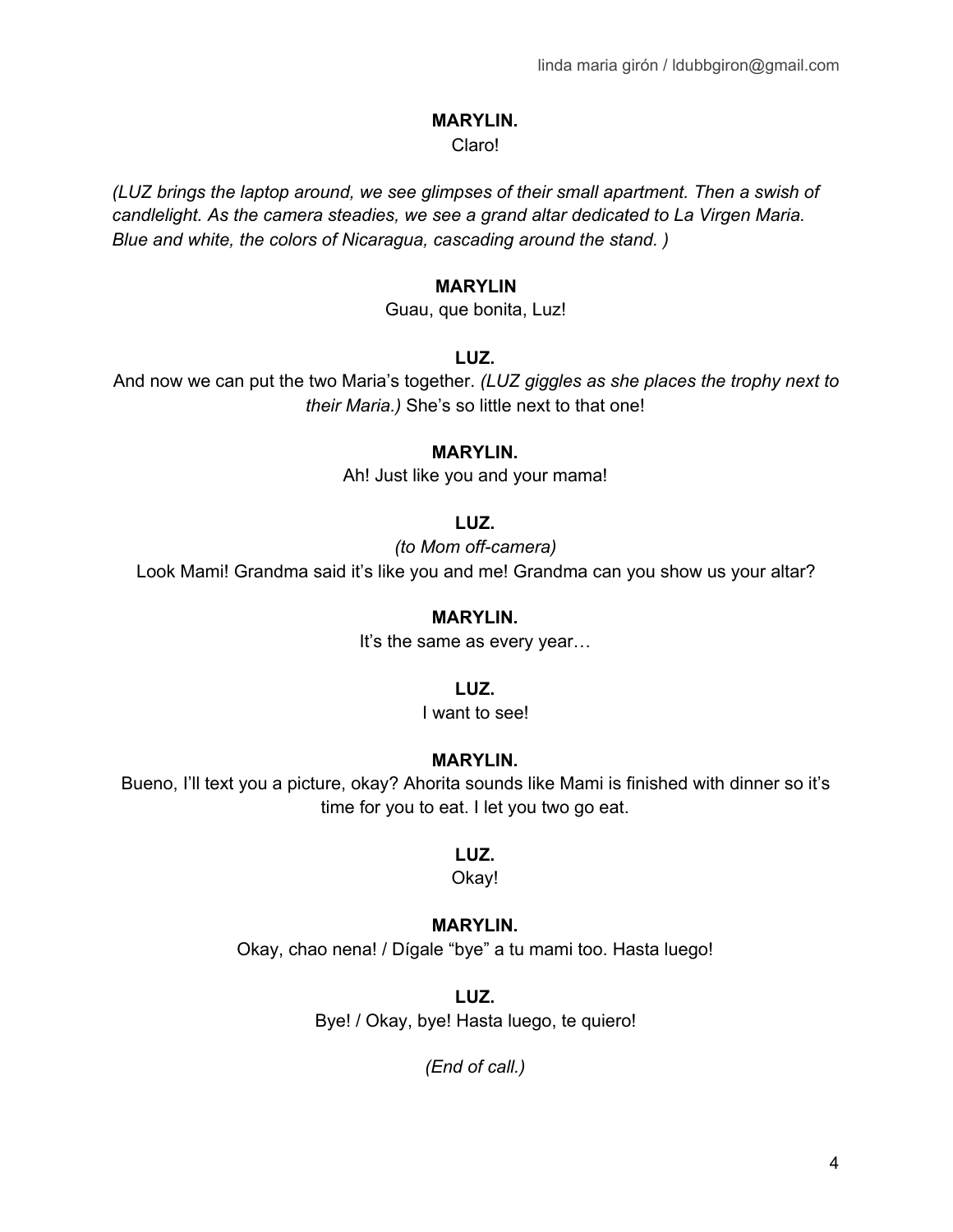**LUZ VO:** She called us every year after that. We shared altars every year. Until . . . I don't know. We just stopped. I guess I just got older and busy. Not to mention college.

# II. **BAILE DE LAS LLAMADAS PERDIDAS /** DANCE OF LOST CALLS

*(MARYLIN appears on screen. We hear ringtone. No answer. MARYLIN disconnects. After a beat. MARYLIN appears. We hear ringtone. No answer. MARYLIN disconnects. Another beat. MARYLIN appears. We hear ringtone. RINA appears.)*

### **RINA.**

Hola Mami!

# **MARYLIN.**

Mija, hola!

### **RINA.**

Feliz dia de Concepción, Mami! Como estás?

# **MARYLIN.**

Bien, bien, mija. Gracias a dios. Y tu?

# **RINA.**

Tambien.

# **MARYLIN.**

Y Lucita?

# **RINA.**

Luz no está. En clase todavía.

# **MARYLIN.**

Ay que lastima. Pero bueno mija. Dale mi bendiciones.

# **RINA.**

Si, claro. No vemos en Christmas.

# **MARYLIN.**

Vaya. Chao.

*Call ends.*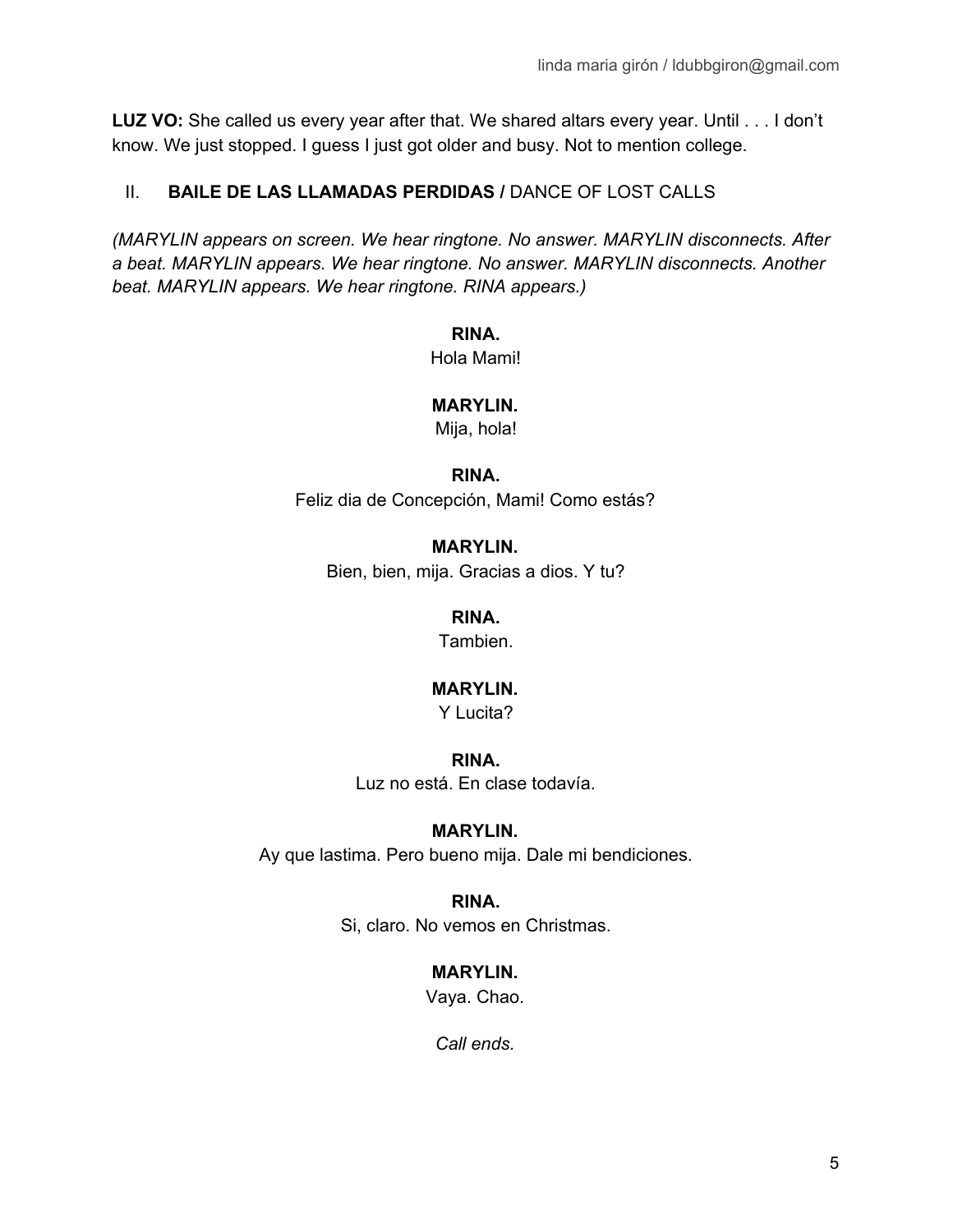**LUZ VO:** From then on it's just quick calls on Christmas, New years. La Virgen sits on my dresser collecting dust. Every year I move apartments and every year I look at Maria trying to decide if this is the year I truly minimize my life and toss her in a donation bin. Semana Santa. La Purísima. Las Griterías. All distant memories. A life before America.

And then a year like 2020 happens. I don't believe in God but...

# III. **LA CHIQUITITA GRITA** / THE LITTLE CRY

*(LUZ appears. She is holding La Virgen Maria. We think she may have been crying. Ringtone. Ringtone. No answer. LUZ texts MARYLIN then tries again. Ringtone. No answer.)*

**LUZ.**

Okay. Makes sense.

*(Then, a return call. MARYLIN appears, in PJs, hair disheveled.)*

# **LUZ.**

Abuelita!

# **MARYLIN**

Luz nena, ¿qué pasa? Estas bien?

# **LUZ.**

Oh no, I'm sorry I woke you up!

# **MARYLIN.**

It's nearly midnight, but nena, is everything okay?

# **LUZ.**

Yeah, I was just calling because it's . . . I wanted to see if you were all still celebrating?

# **MARYLIN.**

En la pandemia mija?

**LUZ.** Right. Are you safe? Is everyone okay? Healthy?

# **MARYLIN.**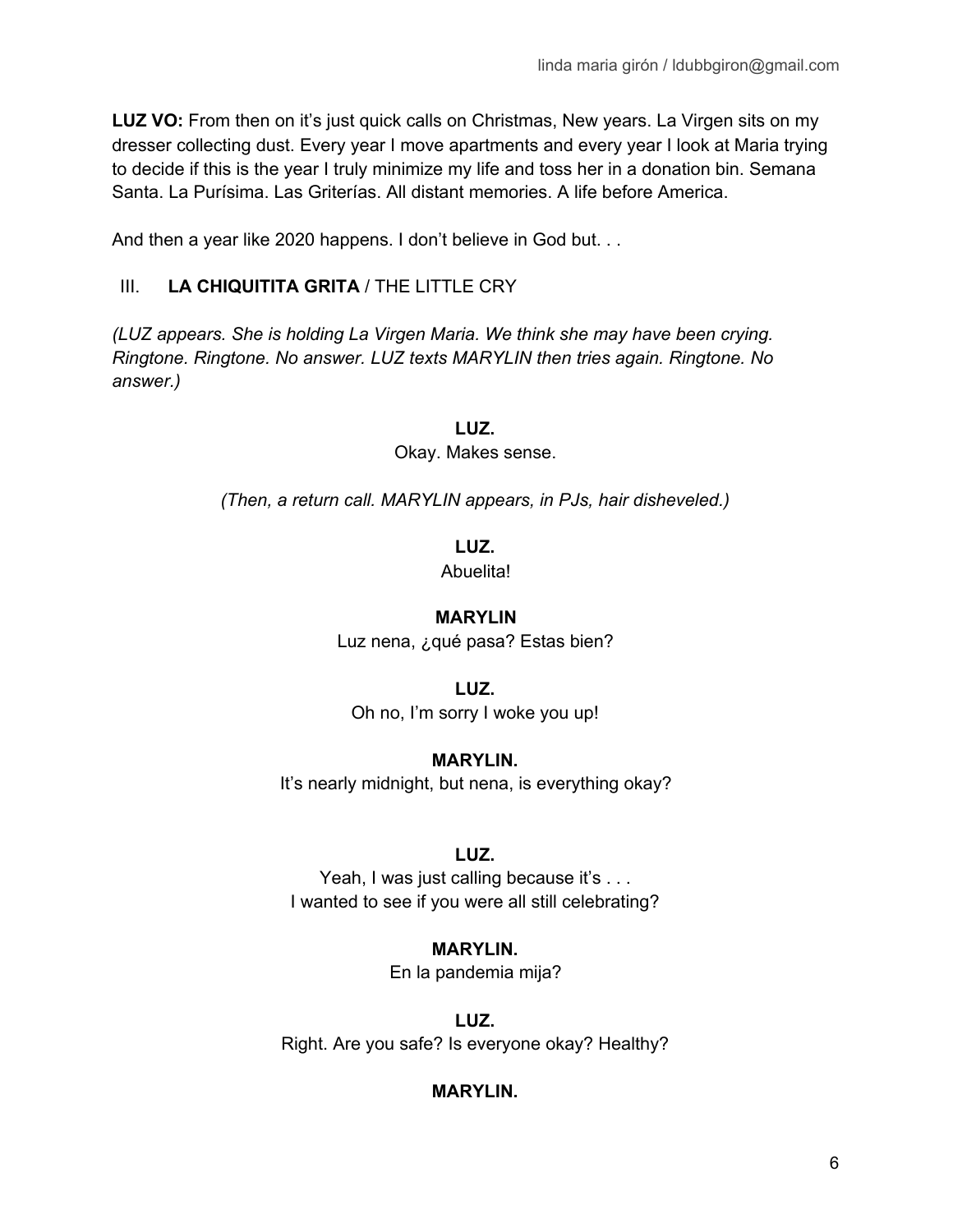Your grandpa and I are safe. We are okay. One of your cousins got sick, el Ostin-

### **LUZ.**

Oh no!

### **MARYLIN.**

Appendicitis. Not el virus. He is recuperando. Todo bien. And we are okay. We are staying inside. Some not so smart people are out using fireworks but it's very quiet here still. People are more worried about the Hurricane coming than la Corona.

### **LUZ.**

Oh God… I feel so helpless being here.

### **MARYLIN.**

We will be okay. It doesn't look like it's coming this way. Maria is watching over us.

**LUZ.**

Maria? And God?

### **MARYLIN.**

Pues, si. Dios tambien.

### **LUZ.**

So shouldn't it be God is watching over us?

# **MARYLIN.**

You don't believe Maria can protect us too?

**LUZ.**

Well God supposed to be the one with all the powers-

# **MARYLIN.**

Noooo. God is the hurricane. But Maria is the protector, you see? La poder de Maria is the power of the mother.

**LUZ.**

But all she did is give birth to Christ.

### **MARYLIN.**

Si. And? Without Maria's conception AND her mothering, what happens? There is no Jesús to die for our sins, there is no messenger of God's word, no hope. . . Yo creo que la poder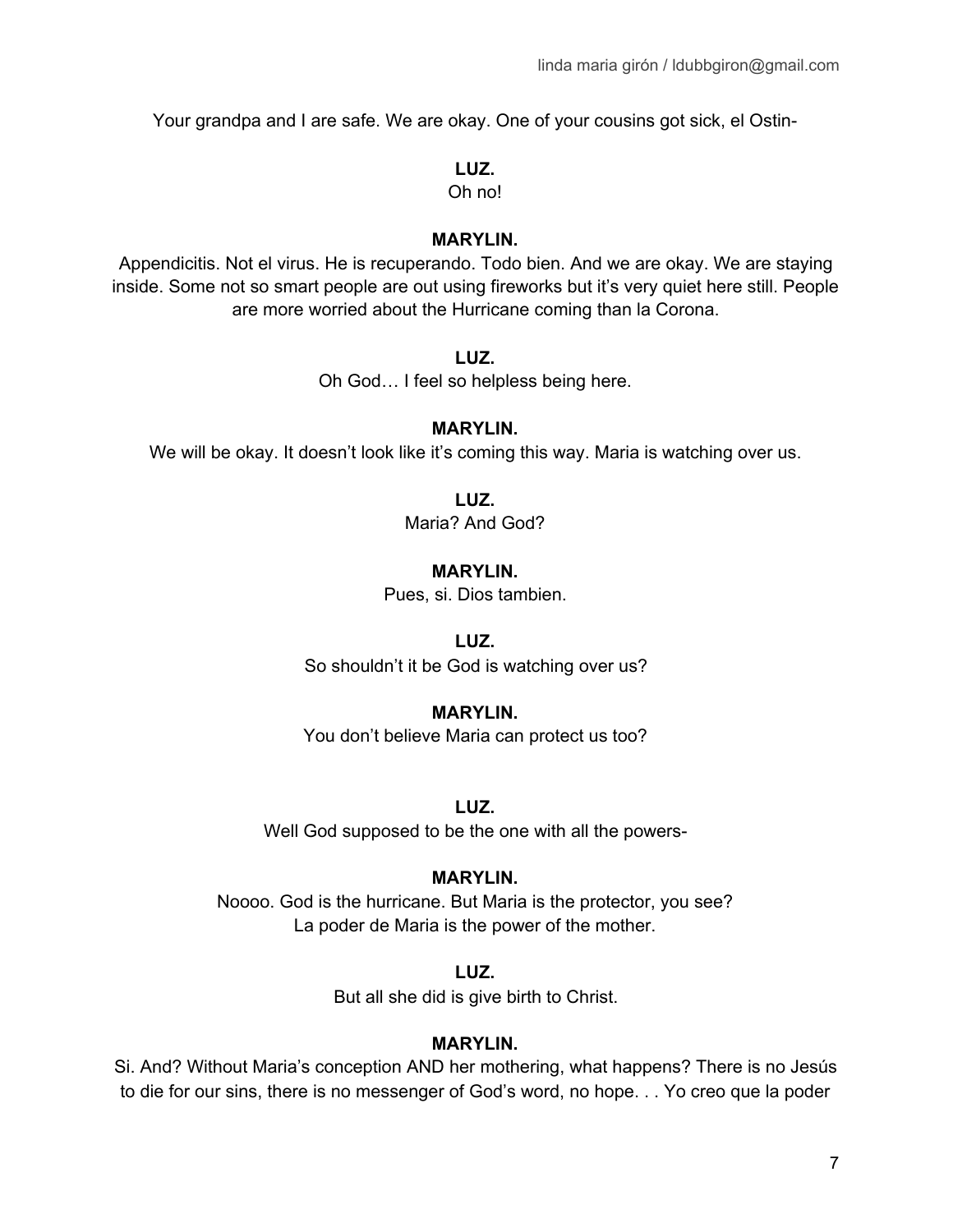de Maria is in the nurtured soul of Jesú Christo. I would like to see God alone keep a baby child alive and well-fed! Sin mama? No Señor! Maria is the holder of hope for all humanity. Without Maria, without la Madre, how are we to know that the power of God is always inside us? From the mother, we learn to nurture, love and protect ourselves and each other. That's what we make fireworks and music, joy and celebration. And why we prepare food and gifts for everyone en el mundo. Don't you remember all this from La Purisima? No you were too young, you just wanted to eat candies all night long and scream! *(She laughs. Beat.)* Nena?I think you freezed.

### **LUZ.**

No.

### **MARYLIN.**

O. . . estas bien mija? Lucita, talk to me, what's going on?

### **LUZ.**

I'm just sad. I miss you. I miss mom. I want to go back home. I don't want to be in school anymore. I want to quit everything. I just want to go back. I want everything to go back to how it was when we were in Nica and I was a kid and everything was easy.

*(LUZ moves off-camera for a minute to blow her nose. When she returns:)*

### **MARYLIN.**

I know, mija. It's okay. We stay safe as long as we have to and soon we can be together again. If you have to go back home con tu mama, I'm sure she will be happy to have you with her as long as you need. You know?

**LUZ.**

Yeah.

### **MARYLIN.**

You remember the words of Tierna Madre?

### **LUZ.**

The song?

# **MARYLIN.**

You have candles somewhere?

**LUZ.**

Si.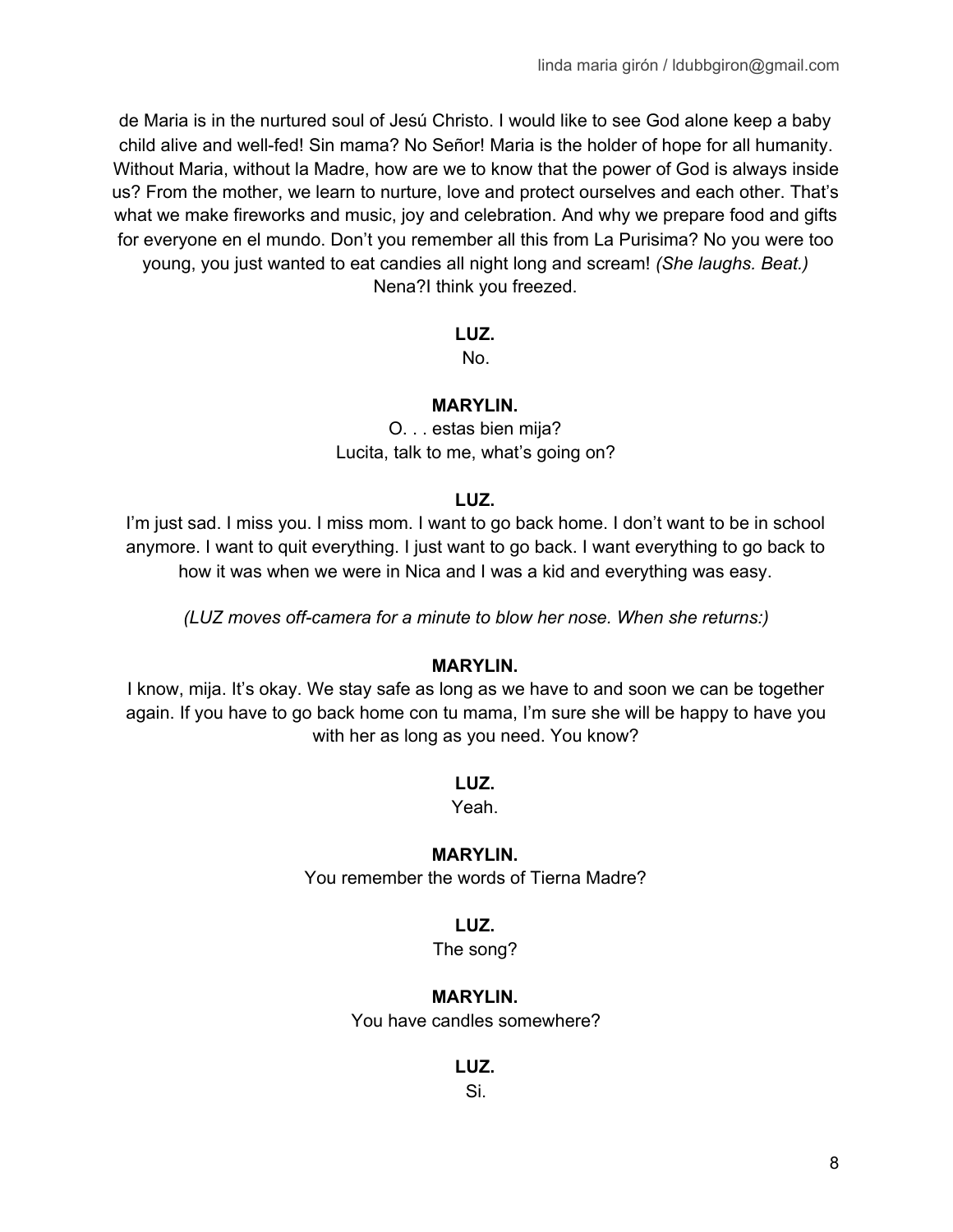Bring them. Let's have una gritería chiquita.

*(Swiftly and quietly they light candles. MARYLIN turns her lamp off, LUZ follows.)*

**MARYLIN.** Escuchad oh tierna madre

# **MARYLIN + LUZ.**

de tus hijos el clamor- *(lagged and awkward.)* te pedimos, nos protejas- *(They laugh.)*

**LUZ.** Let's try taking turns.

> **MARYLIN.** te pedimos

**LUZ.** nos protejas

### **MARYLIN**

con tu manto

**LUZ.** con tu manto salvador.

### **MARYLIN**

Pobre el hombre que no alcanza

### **LUZ.**

tu divina protección

### **MARYLIN.**

y tu nombre no ha grabado

### **LUZ.**

en su pobre, en su pobre corazón.